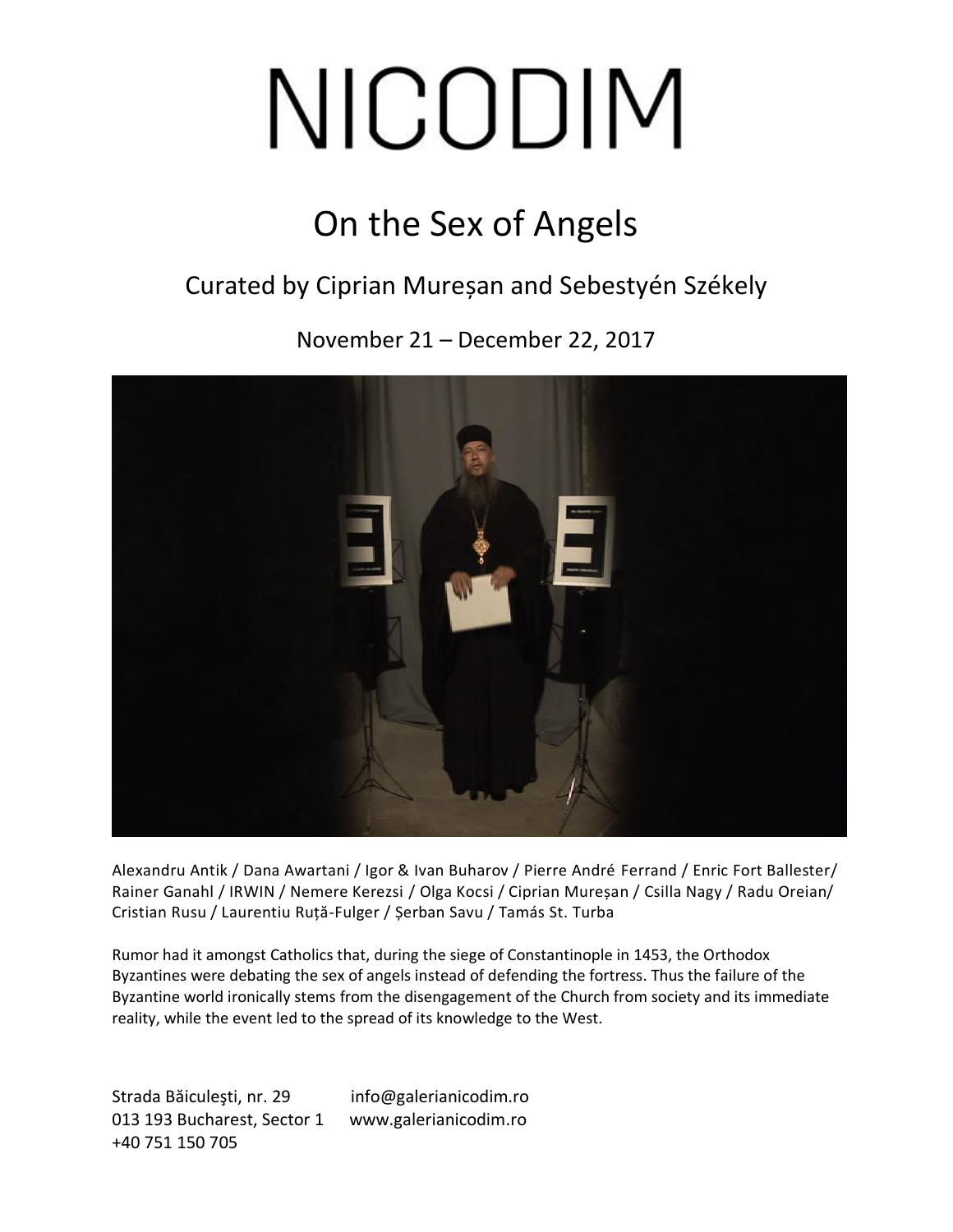# NICODIM

Looking beyond the dispute between the two Christian confessions, an imaginary debate of this kind is an apt analogy for what we often feel about art. Art, but also culture in general, often seems as irrelevant as 'a discussion on the sex of angels', absurd and powerless when confronted with a cruel and devastating reality. Intellectuals and artists may indeed feel powerless and unsure of whether their actions have any effect on war, injustice, greed and poverty.

Nevertheless, we can also look at things from a different angle: aggressive, perverse and destructive instincts have been and always will be justified by great ideas and systems ("In hoc signo vinces"). Precisely while under siege, discussions on the sex of angels may not be as harmless and naïve as they seem. The disinterested and poetic contemplations of the metaphysical can provide the basis for divine and earthly hierarchies. They become ideological weapons which define the whole social construct and legitimatize different types of power. Thus, culture itself can serve to justify evil and to make outbursts of aggression acceptable.

And finally, thinking about the sex of angels is often an individual endeavour, involving looking for 'life guidance' capable of giving meaning to existence and possibly leading to salvation. In this type of thinking we can identify the engine of artistic thinking, which is present in the search for and contemplation of truths, rather than in their ideological assertion.

With regard to the centenary of the October Revolution and 101 years since the birth of Dada, we endeavour to "discuss on the sex of angels" from the perspective of events such as the birth of the Dada movement at Cabaret Voltaire in Zürich, far from the noise of the frontlines; Ludwig Wittgenstein writing *Tractatus logico-philosophicus* in the trenches; Lenin, between Swiss ideational vagabondage and the Bolshevik Revolution; and Hugo Ball and the connections between Dada, religion and the interwar "return to order".

The exhibition *On the sex of angels* proposes to open the dialogue on such apparently different issues as the absurd and the absolute and searches for ways to return art onto life, without shutting itself into religious or ideological positions. Thus, our enterprise is indeed fuelled by the belief that artistic thinking and practices are and remain sources of freedom.

Strada Băiculeşti, nr. 29 info@galerianicodim.ro 013 193 Bucharest, Sector 1 www.galerianicodim.ro +40 751 150 705